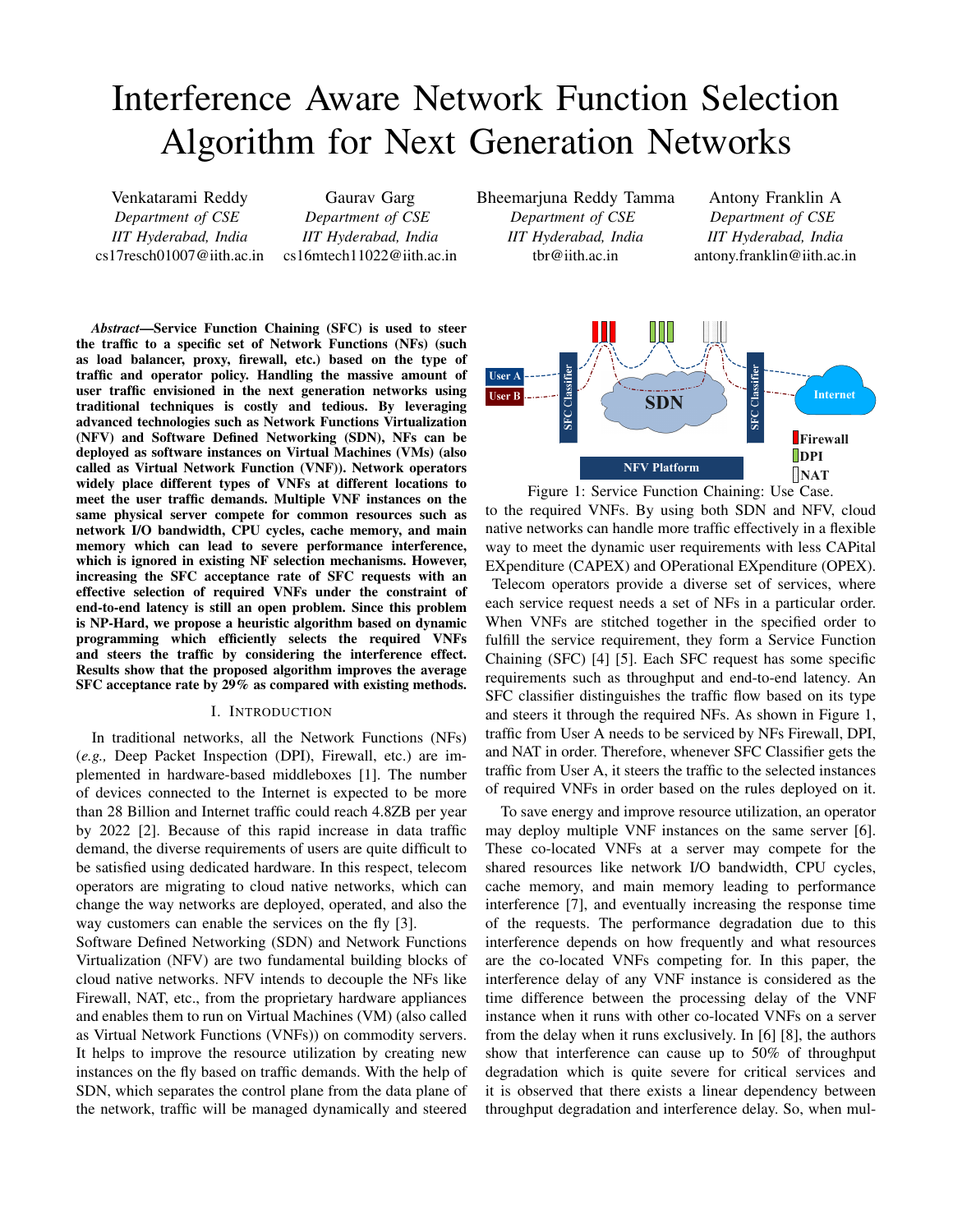tiple instances of a VNF are available at different servers, selecting an instance considering interference delay becomes important and can have a significant effect on the performance. Existing VNF selection approaches [9] [10] [11] do not take interference delay into account, which could lead to violation of SLA requirements. Therefore, an efficient selection of VNFs to form SFCs by considering link delay, processing delay, and also, interference delay is an important aspect that needs to be addressed. In this paper, we address the problem of VNF selection to provision the SFC requests and traffic steering in telecom networks.

The main contributions are as follows :

- We show how VNF response time varies when it is co-located with other VNFs by conducting real-time experiments.
- With the aim of maximizing the acceptance ratio of SFC requests, we propose an Interference Aware Network Function Selection (IANFS) algorithm which uses the Dynamic Programming approach and considers the expected VNF interference delay based on the co-located VNFs, along with other delays.
- To show the efficiency of our algorithm, through simulations we compare IANFS with an existing algorithm named Latency-aware SFC Steering (LSFCS) [9] which selects the VNFs based on available capacity of link and VNF instances without considering interference effect.
- The results show that IANFS outperforms the existing scheme LSFCS by 29% for the metric average acceptance ratio of SFC requests.

# II. RELATED WORK & MOTIVATION

In this section, we first review existing works on VNF selection and VNF interference. Then we present motivation behind the proposed work.

# *A. Related Work*

VNF Selection: Several works study the problem of placement and selection of VNFs to provision the SFC request by considering different metrics and scenarios. In [12], the authors introduced a flexible resource allocation model to meet the strict QoS requirements of different services by allocating extra resources dynamically to the already running VNF instances instead of creating new ones. The proposed model considered the linear dependency between resources allocated to a VNF instance and its processing delay. To minimize the bandwidth consumption, joint topology design and SFC mapping for Telco clouds is explored in [13]. Shundan et al. [9] formulated the VNF selection and traffic steering problem as an ILP and proposed a heuristic algorithm which maximizes the traffic throughput based on the available capacity of link and VNF instances under the constraint of end-to-end latency. Section to SPC requests and traffic steering in Figure 2. Notice and the studies of the studies of the studies of the studies of the studies of the studies of the studies of the studies of the studies of the studies of th

VNF interference: NFV provides more flexibility and agility of VNF creation, but its performance depends not only on configuration of the server but also on the type of its co-located



Figure 2: Motivational plot demonstrating the effect of VNF with co-located VNF on response time.

performance interference among various VNF instances and investigated the root cause for this interference concerning different resources like CPU, cache, network I/O. Proctor [7] presented a real-time performance monitoring infrastructure based on online statistical learning approach which can detect performance intrusion and identify the root cause of service violation. When migrating a VM from one server to another, iAware [15] chooses a server node with the least interference effect among the co-located and migrating VMs.

Differing from previous works, while selecting VNF instances for SFC requests, we also consider the interference effect due to co-located VNF instances in the same server node. We propose a heuristic algorithm to achieve the high SFC acceptance rate.

# *B. Motivation*

To discuss how performance interference plays a vital role, we experiment with two VNFs. The two VNFs chosen for experimentation are Snort [16] and Pktstat [17]. Snort is an open-source intrusion detection system which analyzes real-time traffic and performs protocol analysis and content searching. Snort is configured with ten thousand detection rules, and it sends an alert message to the system when an spurious packet is detected. In this way, Snort can read packet up to application layer. Similarly, Pktstat displays a real-time summary of packet activity and can read the packet header up to the transport layer. We use two servers in our experimental setup. Snort and Pktstat are run in one server, called VNF server. Another server is utilized as a traffic server, which generates iperf traffic and sends it to the VNF server. We use Wireshark to calculate the time taken by a packet to get serviced by the VNF. VNF server and traffic server are configured on a machine with Intel Xeon E5-1650 v4 3.60 GHz CPU with 12 cores, equipped with 32 GB of RAM, and running on Ubuntu 16.04 LTS 64-bit OS.

As shown in Figure 2, we observe that the response time of Snort increases when it runs with other VNFs. It is worth noting that the response time of Snort is less when it runs alone than when it runs along with Pktstat.

Therefore, we conclude that the co-located VNFs have an impact on its performance and this makes it very necessary for an operator to take this performance interference into account while placing and/or selecting VNF instances.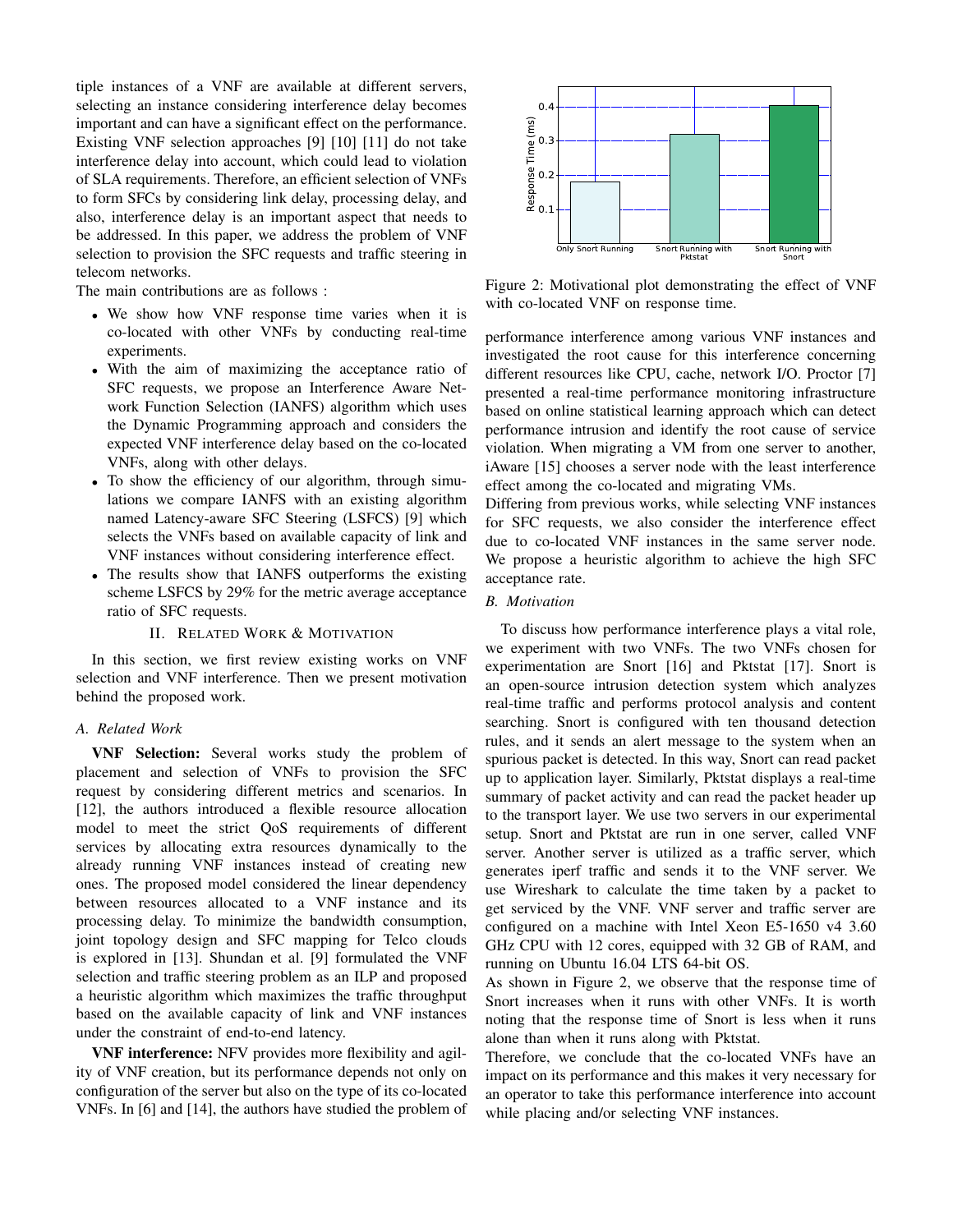# III. SYSTEM MODEL AND PROBLEM STATEMENT

#### *A. System Model*

The service provider network is modelled as an undirected graph  $G = (V, E)$ , where V is the set of servers (nodes) which are connected to switches and E is the set of edges which interconnect the switches. Each server node is capable of hosting multiple instances of different VNFs based on its capacity. These instances are represented as a set K (*e.g.*, K  $\in$ {NAT, Firewall, DPI}). Every VNF is characterized by a value based on the resources allocated to it called as throughput or capacity of the VNF which represents how many bits the VNF can process per second. To provide a diverse set of services to customers, an operator of network G offers  $d$  different types of VNFs. Let  $F = \{ f_1, f_2, f_3, ..., f_d \}$  be the set of different VNFs. Multiple instances of the same VNF are deployed at different server nodes to achieve reliability and to load balance the traffic from different locations.

Each service request  $s_m$  is represented as a quintuple ( $src_m$ ,  $dst_m$ ,  $tol\_lat_m$ ,  $sc_m$ ,  $b_m$ ), where  $src_m$  and  $dst_m$  are the source and destination nodes, respectively.  $tol\_lat_m$  is the tolerable end-to-end latency of the SFC request.  $sc<sub>m</sub>$  is the service chain of the request, and  $b<sub>m</sub>$  is the bandwidth requirement of the SFC.  $sc_m$  consists of L number of VNFs which are interconnected in sequence, represented as  $sc_m = \{f_{m1}, f_{m2},\}$  $..., f_{mL}$ , where  $f_{mj} \in F$  is  $j^{th}$  VNF in  $sc_m$ . We assume that the VNFs in each SFC are unique, and various service requests can share the same VNF instance.

To verify if end-to-end latency requirements of SFC requests are satisfied, we model latency contributions as follows: (i) processing delay( $d_{sf}$ ) is the time taken to process the request at VNF f;(ii) interference delay( $d_{if}$ ) arises because of co-located VNFs present at the same node competing for shared resources;(iii) link delay( $d_{pl}$ ) is time taken to transfer a packet from one node to another. All together, the end-to-end latency  $(d_{es})$  of an SFC request can be calculated as follows:

$$
d_{es} = \sum_{f \in sc_m} (d_{sf} + d_{if}) + \sum_{l \in path_{sc_m}} d_{pl}
$$

### *B. Problem Statement*

The considered network comprises of a set of switches and a centralized controller where the orchestrator is located. The controller manages these switches and deploys new flow rules whenever needed. The compute nodes are connected to the switches on which different VNF instances can run. The value pair written at each VNF denotes [processing delay (ms), interference delay (ms)]. As shown in Figure 3, [4, 2] at VNF A1 means that A1 takes processing delay of 4 ms and suffers interference delay of 2 ms because of the presence of colocated VNF D1 on the same node. Moreover, each edge  $e \in E$ which connects two nodes is associated with a link delay. After the selection of required VNFs for any SFC request by the orchestrator, the controller deploys new rules to the switches, which helps to steer the traffic flows.

We illustrate our problem statement with an example given in Figure 3. The SFC requests are provided as input to the



Figure 3: An example of NF selection for SFC provisioning.

orchestrator. Our proposed algorithm, IANFS, is placed at the orchestrator which takes SFC requests as input and effectively selects the required VNFs to provision it with the constraint of end-to-end latency. In the considered example, the input SFC request  $s_m$  is  $(S_0, S_5, 36$ ms,  $\{A, B\}$ , 15Mbps) and we assume that each VNF instance in the network has sufficient capacity to satisfy the request. As shown in Figure 3, the shortest path scheme prefers to choose a path with the minimum end-toend latency without considering interference effect. Thus, it selects the path  $S_0 \rightarrow S_1 \rightarrow S_4 \rightarrow S_5$  with the end-to-end latency of 33 ms. Although the end-to-end latency is less than the tolerable latency, the path chosen is unreliable because the selected VNFs suffer from performance interference of colocated VNFs. When interference delay is also considered, the end-to-end latency reaches 38 ms which is more than the tolerable latency. Hence, the request should not be accepted. However, the proposed IANFS scheme (explained in Section IV) chooses the path  $S_0 \rightarrow S_2 \rightarrow S_3 \rightarrow S_5$  with the endto-end latency of 34 ms which considers interference delay also at the time of VNF selection.

### IV. HEURISTIC ALGORITHM FOR VNF SELECTION

The primary objective here is to design an algorithm which efficiently selects the required VNFs to provision the SFC requests. The algorithm considers different delays which come across in the chosen path like link delay, processing delay, and interference delay under the constraint of end-to-end latency. Since this problem is NP-Hard [9], we propose a heuristic algorithm named IANFS based on dynamic programming to achieve the objective.

Algorithm 1 provides an overview of the proposed approach IANFS. It takes network topology  $G = (V, E)$  and a set of SFC requests as inputs and returns acceptance rate Υ as output. We first initialize  $\Upsilon$  (line 1) and the number of accepted requests  $\mu$  (line 2) to zero. The total number of SFC requests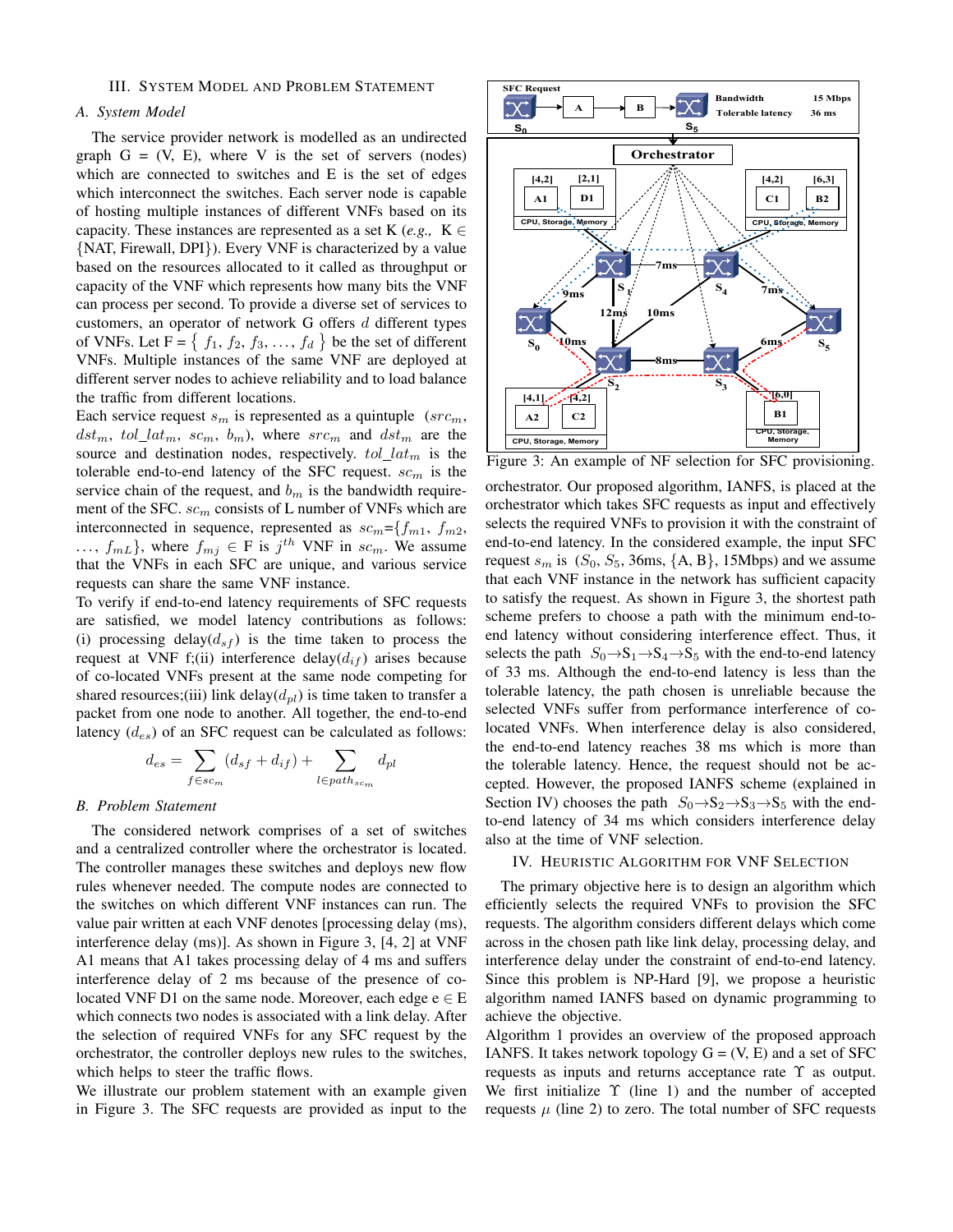# Algorithm 1 IANFS Algorithm

**Input:**  $G(V, E)$ , S

**Output:** Path  $P_s$  for each  $s_m \in S$  and Acceptance Ratio.

1:  $\Upsilon \leftarrow 0$ ; /\* Acceptance ratio \*/ 2:  $\mu \leftarrow 0$ ; /\* Number of accepted SFC requests \*/ 3:  $\lambda \leftarrow \Sigma_s$  s; /\* Total number of SFC requests \*/ 4: for each  $s_m \in S$  do 5:  $P_s \leftarrow$  SFPusingDP(G,  $s_m$ ); 6: if  $P_s \neq null$  then 7:  $\mu \leftarrow \mu + 1$ ; 8: Provision the SFC request s; 9: Update the link and VNF capacities in path  $P_s$ 10: end if 11: else 12: Reject the SFC request s; 13: end for 14:  $\Upsilon \leftarrow \mu/\lambda;$ 15: return Υ;

is stored into a variable  $\lambda$  (line 3). For each SFC request  $s_m$ , it finds the efficient path which includes the required VNFs with minimum delay by calling the function named *SFPusingDP*. This function returns a path as output if it finds the path for the input request which satisfies the end-to-end latency constraint. Otherwise, it returns *null* as output which means that none of the paths satisfies the input constraints. After processing all the SFC requests, the IANFS algorithm updates the acceptance ratio Υ.

A SFC request contains L number of VNFs  $\{f_1, f_2, \ldots, f_n\}$  $f_L$ } (in order), starting from the source  $src_m$  and ending at the destination  $dst_m$ . To find the path, we build an L-stage graph from G based on the ordered set of VNFs in input SFC request, where L is the length of the input request. There are L+2 stages in total, where the source and destination are fixed at  $0^{th}$  stage and  $(L + 1)^{th}$  stage, respectively. The required VNF instances may reside in multiple nodes. There are L stages between source VNF and destination VNF where each stage contains the VNF instances of that particular VNF running. For example, the number of nodes in stage L is equal to the number of instances of VNF  $f_L$  running in the network. The shortest link delay between each stage is computed using the *Dijkstra* algorithm.

Algorithm 2 provides the details of  $SFPusingDP(G, s_m)$ . In this function, we use different arrays to store different considered delays. We denote the processing delay of VNF f as pd[f], link delay between node x and y as  $\frac{Id[x][y]}{y}$ , and interference delay of VNF f on node x as  $id[x][f]$ . We first initialize the parameters (line 1-line 4) and then remove the nodes and edges where capacity of the required VNF is not sufficient along with its associated edges. After building the L-stage graph, the algorithm finds the path with minimum end-to-end latency from source  $src_m$  (stage 0) to destination  $dst_m$  (stage L+1) and stores the delay into the variable *calc\_delay*(from line 6 to line 17).  $p\_node$  stores the considered nodes in each stage to get the path with minimum delay. If the *calc\_delay* satisfies the requirement of  $s_m$ , then the algorithm finds the path by using the array  $p\_node$  and returns. Otherwise, the algorithm will return *null* as output which indicates that the input SFC request is rejected.

| Algorithm 2 SFPusingDP(G, $s_m$ )                                    |
|----------------------------------------------------------------------|
| <b>Input:</b> $G(V, E)$ , $s_m$                                      |
| <b>Output:</b> Path for request $s_m$ .                              |
|                                                                      |
| 1: calc_delay $\leftarrow$ 0; /* Minimum calculated delay*/          |
| 2: $d \leftarrow$ INFINITE; /* A 2-D array to store minimum delay    |
| at each stage */                                                     |
| 3: p_node $\leftarrow$ 0; /* A 1-D array used to store selected node |
| information on previous stage */                                     |
| 4: path $\leftarrow$ 0; /* A 1-D array to store the selected VNFs    |
| locations */                                                         |
| 5: $G'$ is the resultant graph after removing nodes and edges        |
| which do not have sufficient capacity from G;                        |
| 6: Build an L-stage graph from $G'$ where L is the length of         |
| the SFC:                                                             |
| 7: for $i \leftarrow 1$ to L+1 do                                    |
| for each node m in stage i do<br>8:                                  |
| for each node n in stage i-1 do<br>9:                                |
| <b>if</b> $(d[n][i-1] + ld[m][n]) < d[m][i]$ then<br>10:             |
| $d[m][i] \leftarrow (d[n][i-1] + ld[m][n] + pd[m] +$<br>11:          |
| $id[m][i])$ ;                                                        |
| $p\_node[m][i] \leftarrow n;$<br>12:                                 |
| end if<br>13:                                                        |
| end for<br>14:                                                       |
| end for<br>15:                                                       |
| $16:$ end for                                                        |
| 17: calc_delay $\leftarrow$ d[dst][L+1];                             |
| 18: if calc delay $\leq tol \, lat_m$ then                           |
| for $i=L$ to 1 do<br>19:                                             |
| 20:<br>$path[i] \leftarrow p\_node[path[i+1]][i];$                   |
| $21:$ end for                                                        |
| 22:<br>return path;                                                  |
| 23: else                                                             |
| 24:<br>return $null:$                                                |
| $25:$ end if                                                         |
|                                                                      |

The computational complexity of our algorithm depends upon the number of stages and the maximum number of nodes in any stage. If  $S_{max}$  is the maximum number of nodes in any stage, then its computational complexity is  $O(L * S_{max}^2)$ .

# V. PERFORMANCE EVALUATION

In this section, we evaluate the performance of the proposed algorithm on two different well known network topologies which are 14-node, 21-link NSFNET network and 24-node, 43-link USA backbone IP network(USNET), as shown in Figures 4a and 4b. To evaluate the performance, we develop a C++ based simulator. Each experiment is repeated 100 times and results are plotted with 95% confidence interval.

#### *A. Simulation setup*

In our simulations, we choose four different types of VNFs. To show the interference effect, we deploy two different VNF instances at each compute node which are chosen randomly. The available capacity of each node is represented by a single value instead of explicitly differentiating the type of resources like CPU, memory, and storage. The source and destination of each SFC request is uniformly distributed among all node pairs. The number of VNFs in each SFC request is normally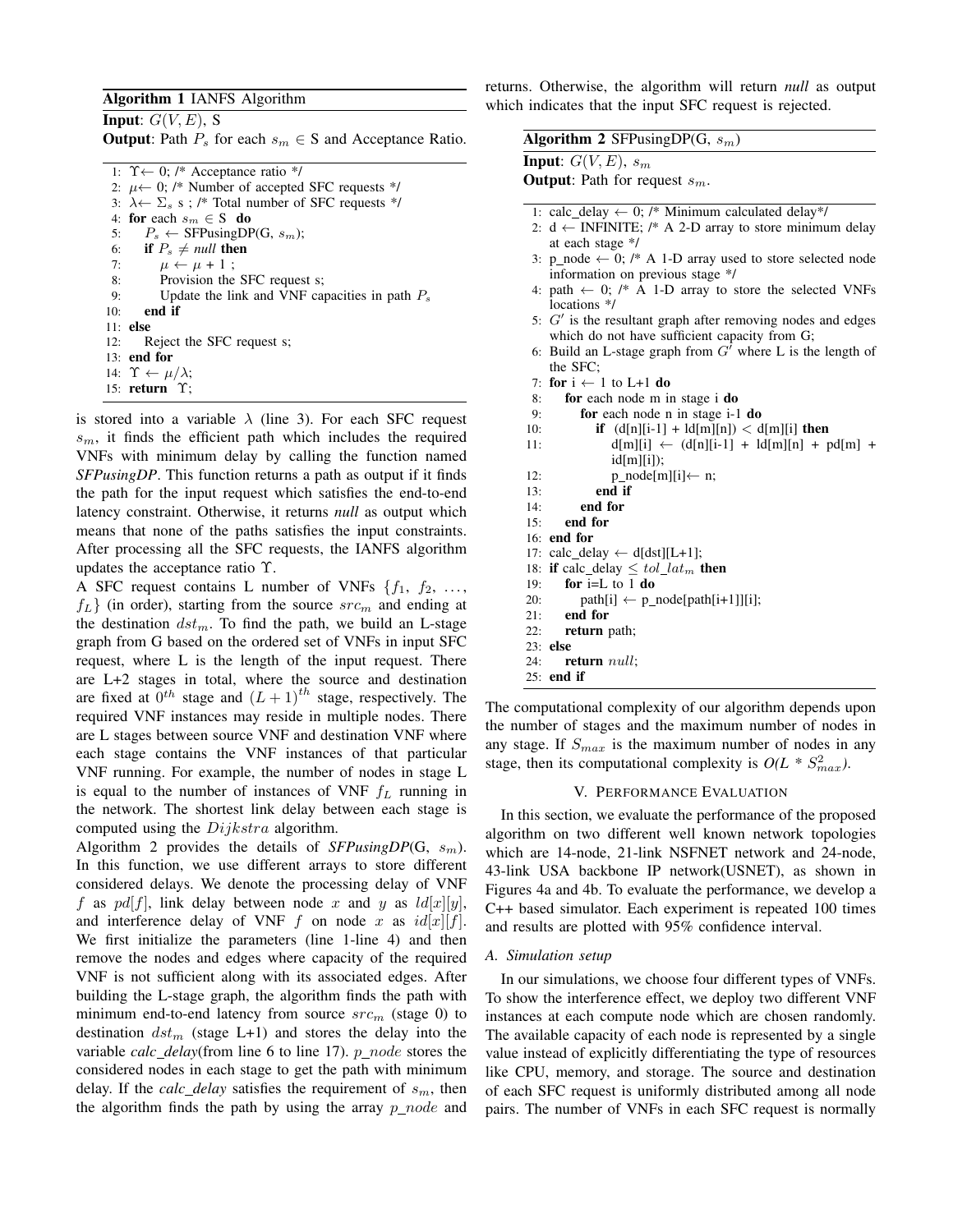distributed between 1 and 4. The definitions of end-to-end latency and requested bandwidth are considered from NGMN white paper [18]. The range of processing delay of each VNF is considered from [12]. The range of interference delay based on the combination of co-located VNF is taken from [6]. All the parameters assumed for simulations are shown in Table I.



*Performance metrics*: To evaluate the proposed approach, we consider acceptance ratio and effective throughput as the performance metrics. We compare these metrics by running the existing approach LSFCS [9] and the proposed approach, IANFS. The LSFCS approach provisions SFC requests based on available capacity of links and VNF instances without considering the interference effect. Acceptance ratio is calculated as the ratio of the number of successfully provisioned SFC requests which satisfied the end-to-end latency requirement to the total number of SFC requests. Effective throughput is the sum of throughputs of all the accepted requests.

| Table 1. Shinulation Farameters. |                   |
|----------------------------------|-------------------|
| <b>Parameter</b>                 | Range             |
| Length of SFC requests           | $1 - 4$           |
| Requested bandwidth              | $10 - 50$ Mbps    |
| End-to-End latency               | $90 - 110$ ms     |
| Link delay                       | $15 - 25$ ms      |
| Processing delay                 | $5 - 10$ ms       |
| Interference delay               | $1 - 5$ ms        |
| Link Capacity                    | 600 - 1800 Mbps   |
| Node Capacity                    | $600 - 1800$ Mbps |

Table I: Simulation Parameters.

# *B. Simulation Results*

*Acceptance Ratio vs Service Arrivals*: Figures 5a and 6a present the average rate of accepted SFC requests achieved by both algorithms on NSFNET and USNET topologies, respectively, where the length of SFC is fixed as 3. From these figures, we can observe that the acceptance ratio decreases as the number of SFC requests increases due to insufficient resources. However, IANFS always achieves better acceptance ratio than the LSFCS algorithm. The main reason behind it is that the LSFCS algorithm provisions the SFC requests based on the available capacity of link and VNF instances without considering the interference effect. After adding interference delay for each selected VNFs in the chosen path using LSFCS, the total delay may exceed the tolerable end-to-end latency. Thus, LSFCS cannot accommodate those SFC requests. Thus, IANFS algorithm achieves a higher average acceptance ratio, and it accepts up to 29% more SFC requests over LSFCS.

We also show the comparison of effective throughputs for both these algorithms. From Figures 5b and 6b, we see that effective throughput increases with an increase in the number of SFC requests. Similar to the acceptance ratio, effective throughput obtained by IANFS is always higher than LSFCS approach. Since effective throughput is based on the number of accepted requests and the number of accepted requests increases with the total number of SFC requests, effective throughput also increases.

*Acceptance Ratio vs Length of SFC*: Figures 5c and 6c depict the average rate of accepted SFC requests with respect to length of SFC which varies from 1 to 4 where the number of SFC requests is fixed at 100. The VNFs for each SFC request are selected randomly. The results show that as the length of the SFC increases, the acceptance ratio decreases. When the length of SFC is either 1 or 2, we can see that almost all the requests are accepted. Compared to LSFCS, IANFS increases the acceptance ratio up to 45% on average. It is because of the same reason as explained previously. Similarly, Figure 5d shows how effective throughput changes with different SFC lengths for NSFNET respectively.

*Results with varying link capacity*: Figure 5e shows the impact of link capacity on SFC acceptance ratio. In this experiment, we assumed the VNF instance capacity as 1200 Mbps and the number of SFC requests as 100. As shown in Figure 5e, the acceptance ratio increases with the varying link capacity. Compared with LSFCS, IANFS increases acceptance ratio up to 26% on average. It shows that IANFS performs best with the variation of link capacity for both topologies. The trend observed for USNET topology is very similar to NSFNET topology.

*Results with varying VNF instance capacity*: Figure 5f shows the impact of VNF instance capacity on SFC acceptance ratio for NSFNET topology. In this simulation, we assumed the link capacity as 1500 Mbps and the number of SFC requests as 100. As shown in Figure 5f, the acceptance ratio increases with the increase of VNF instance capacity. Compared with LSFCS, IANFS increases acceptance ratio up to 34% on average. It shows that IANFS performs better with the variation of VNF instance capacity for both the topologies.

# VI. CONCLUSIONS

In this work, we have proposed an efficient Interference-Aware Network Function Selection Algorithm (IANFS) to provision the SFC request and steer the traffic. Given the SFC request, the proposed IANFS selects the required VNFs using dynamic programming approach with the constraint of meeting end-to-end latency. In this process, we have also considered interference delay into consideration along with the other delays, i.e., VNF processing delay and link delay. The interference delay arises because of co-located VNFs at the same compute node which was not considered in existing works and it could play a significant role in many delay sensitive 5G use cases. The simulation results showed that the proposed IANFS improves the average acceptance rate by 29% as compared with existing methods. As part of future work, we plan to consider the variation of interference effect when load of the co-located VNF changes and evaluate